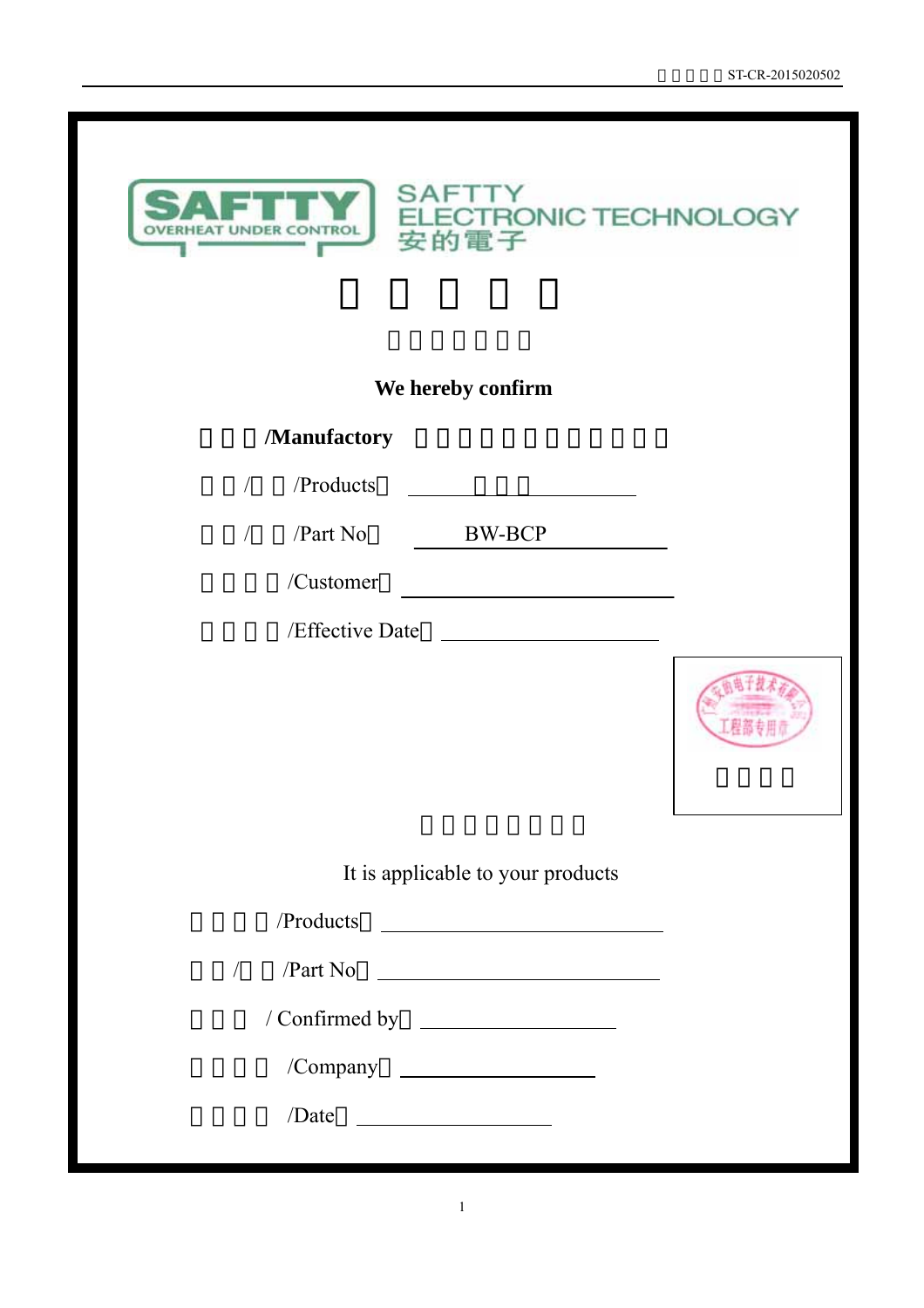1 Usage  $BWBCP$   $40$  -160  $\mathsf{BWBCP}\qquad\qquad$ 

 BW-BCP series thermal protector is kind of single-pole and single-throw switch. Normally, its operating temperature range is from 40 to 160 . It has the following features: miniature size, temperature sensitive, quick response, secure and reliable, good AC and DC characteristics, long lifetime, etc. It is widely used in battery packs of nickel metal hydride, nickel chromium, lithium ion, lithium polymer, power tools, vacuum cleaners, heating appliance (like electric blanket, electric stove, hair straightener, electric heating rods, etc. ), permanent split capacitor motors, pumps, ballasts, transformers, switching Power Supply, etc.

 $\mathbb{R}^n$ 

### 2 Features  $(SAFTTY)$  BW-BCP

镇流器、变压器、开关电源等产品....

## $\sqrt{ }$

 SAFTTY provides products complying with the requirements of Chinese and International product testing organizations. BW-BCP series thermal protectors' each operating temperature has been strictly inspected to ensure snap-action performance of the bimetal disc and advanced manufacturing technology is used. Before delivered to customers, every thermal protector would be made temperature calibration and quality testing to keep the product performance lasting unchanged. At the same time, a variety of connection modes along with the continuous improvement of the snap-action bimetal disc's on / off structure could meet the needs of individual customers.

3 Structure and dimension

 $3.1$  mm

 Please refer to attached file (special temperature and lead wire spec. could be made according to customers' requirement) L mm

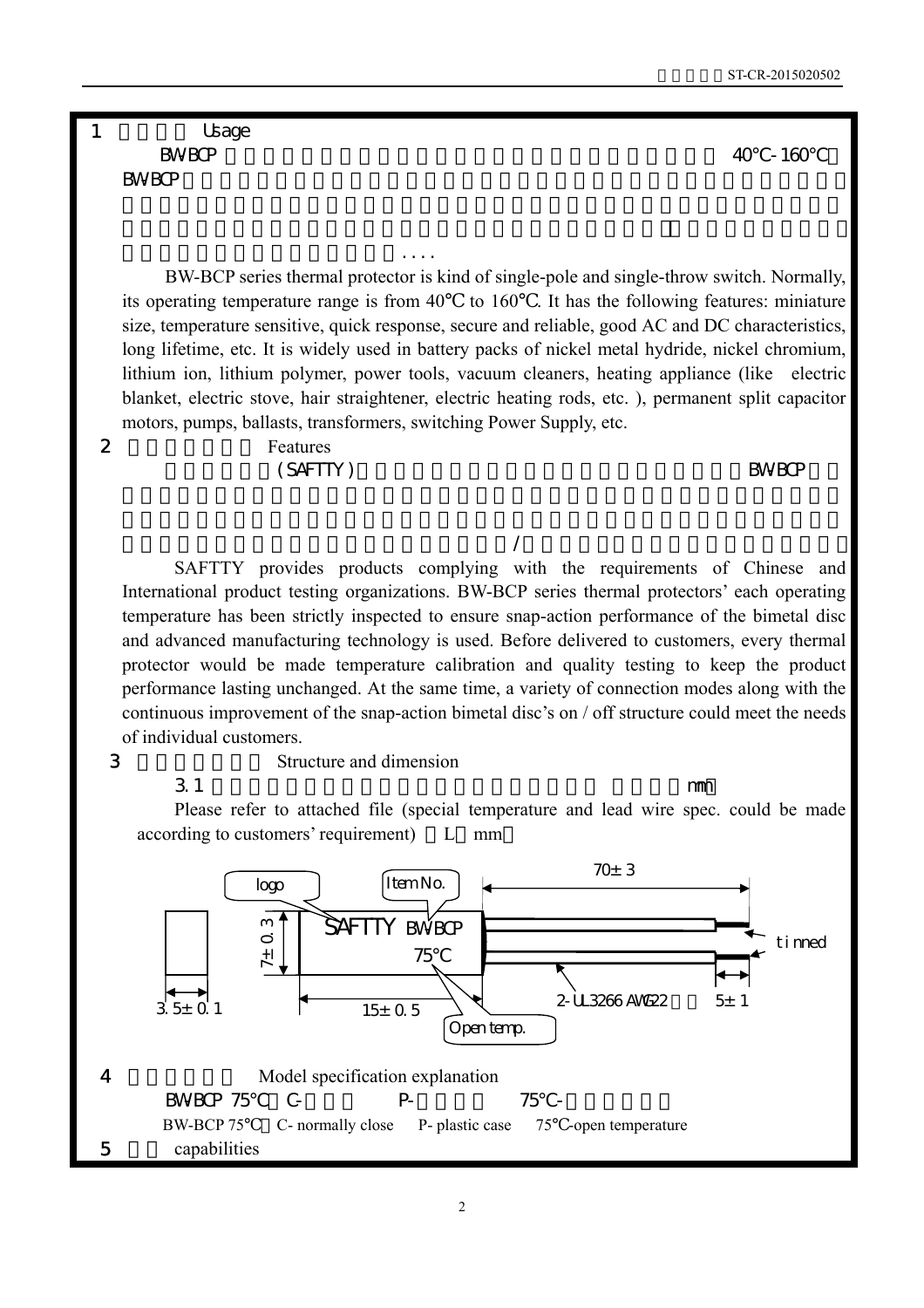### DIN EN60730-1 DIN EN60730-2-9 UL873 2001

GB/T14536.1-2008 GB/T14536.10-2008

 Product capability complies with the standard: DIN EN60730-1 DIN EN60730-2-9 UL873 2001 GB/T14536.1-2008 GB/T14536.10-2008

 $20±5$ 

Note: the following test should be done at room temperature  $(20 \pm 5)$ 

5.1 Rating parameters and contact form:

5A/AC250V 8A/AC115V

 It could be used in the circuit of 5A/AC250V and8A/AC115V and has normally close and normally open types.

产品的标准动作温度和允许公差应符合表 1 中的动作温度规格的要求,客户有特殊要

5.2 Rated open temperature

 The standard action temperature and tolerance should be accord with the action temperature specifications in Table one unless customers have special requirements.

 $\sim$  1: BW-BCP  $\sim$  / Table one: BW-BCP series thermal protector action/reset temperature and tolerance table:

| NQ.           | Open temp. | Reset temp. | NQ. | Open temp.  | Reset temp.  |
|---------------|------------|-------------|-----|-------------|--------------|
| 1             | $45 \pm 5$ | 33          | 13  | $105 \pm 5$ | $75 + 15$    |
| $\mathcal{P}$ | $50+5$     | 35          | 14  | $110+5$     | $75 + 15$    |
| 3             | $55 + 5$   | $42 + 6$    | 15  | $115 + 5$   | $80+15$      |
| 4             | $60+5$     | $45 \pm 8$  | 16  | $120 \pm 5$ | $85 + 15$    |
| 5             | $65 \pm 5$ | $48 \pm 10$ | 17  | $125 \pm 5$ | 85±15        |
| 6             | $70+5$     | $50+12$     | 18  | $130+5$     | 90±15        |
| 7             | $75 + 5$   | $53 + 14$   | 19  | $135+5$     | 95±15        |
| 8             | $80 \pm 5$ | $55 + 15$   | 20  | 140±5       | $100+15$     |
| 9             | $85 \pm 5$ | $60+15$     | 21  | 145± 5      | $100+15$     |
| 10            | 90± 5      | $65 + 15$   | 22  | $150+5$     | $105 \pm 15$ |
| 11            | $95 \pm 5$ | 70± 15      | 23  | $155 + 5$   | $110+15$     |
| 12            | $100+5$    | $70+15$     | 24  | $160+5$     | $115 + 15$   |

5. 3 Reset temperature

 The reset temperature and tolerance should be accord with the reset temperature specifications in Table one unless customers have special requirements.

 $\overline{a}$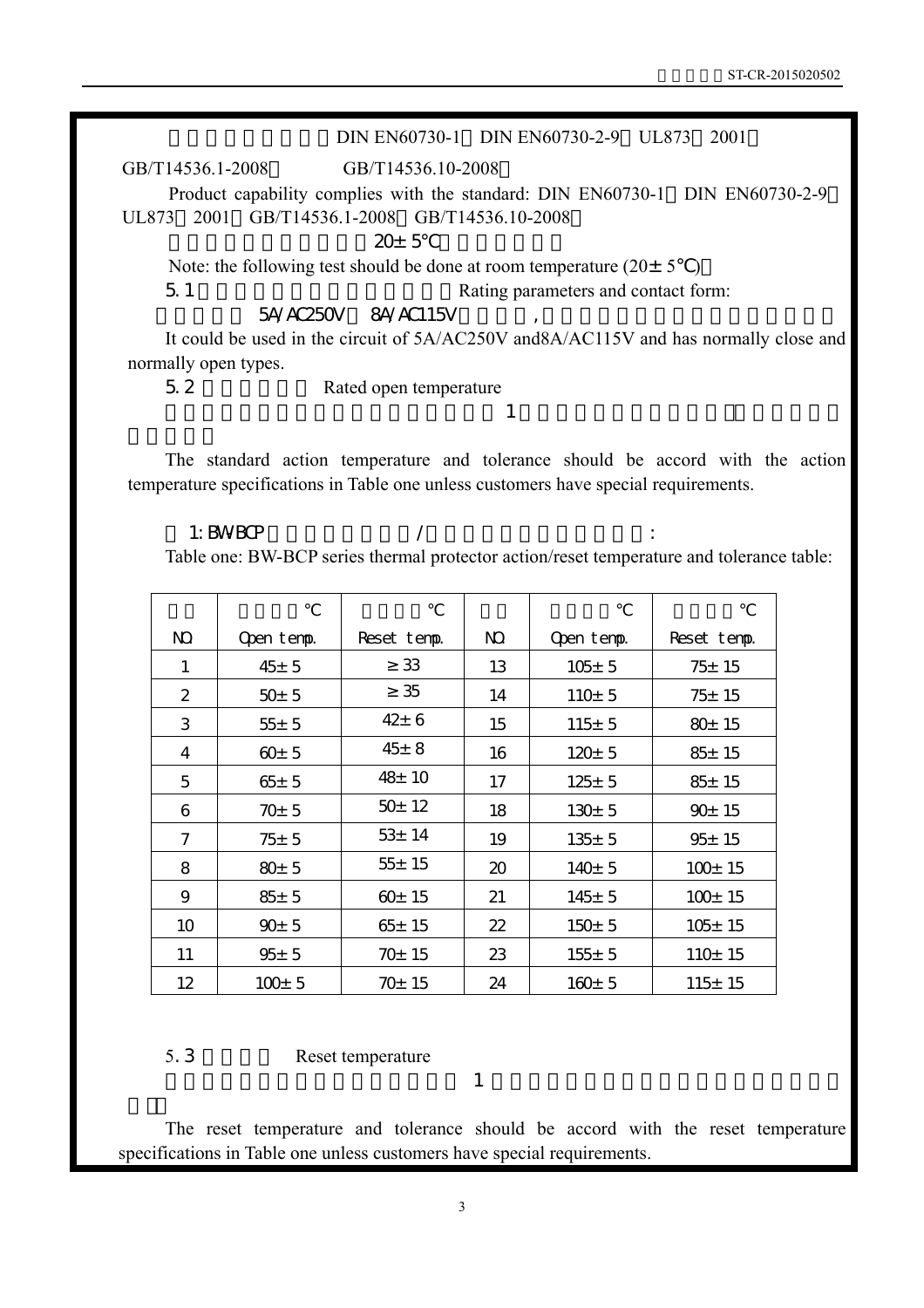5.4 Dielectric strength  $5.4.1.$   $AC500V,$   $1min$   $\qquad$ ; 5.4.1. When the product is in the breaking state, the contacts should be able to withstand AC500V lasting for 1min without breakdown flashover;  $5.4.2$  AC1500V, 1min ; 5.4.2. It should be able to withstand AC1500V between the lead wire (terminal) and the case, and keep 1min without breakdown flashover; 5.5 **b** Insulation resistance  $5.5.1.$  (100M)  $DC500V$   $)$ 5.5.1. Under normal condition, the insulation resistance between leads (terminal) and case should be more than  $100M\Omega$  by ohmmeter of DC500V. 5.5.2. 2M 5.5.2. In breaking state, the insulation resistance between the contacts should be more than 2MΩ. 5.6 Contact resistance  $50m$ The initial contact resistance of the product should be less than 50mΩ. 5.7 () Pull endure testing of leads with terminal  $($  ) 30N 1, 1 Terminal & leads should endure more than 30N axes direction pull lasting for 1 minute without break or loose 5.8 **b** low temperature endurance test  $-40$  2  $-2$  , Keep the thermal protector in a -40 incubator for two hours, and test it two hours later after taking out from the incubator, at that time, the rated action temperature and reset temperature should be within the nominal tolerance. 5.9 High temperature endurance test  $\overline{30}$  30  $\overline{16}$  16  $\overline{2}$  , Keep the thermal protector in a 30 incubator for sixteen hours, and test it two hours later after taking out from the incubator, at that time, the rated action temperature and reset temperature should be within the nominal tolerance. 5.10 Limit short-circuit test  $RL1-15A$  200A When the thermal protector is in series with RL1-15A fuse in the circuit to withstand short circuit current limit of 200A, it should not cause the cotton burned which is wrapped in it. 5.11 Moisture endurance test  $-40 \pm 3$  90% 95% and 48 10M Keep the thermal protector in a 40  $\pm$ 3 and relative humidity 90% ~ 95% incubator for

48 hours, the insulation resistance between the terminal and case should be more than 10MΩ.